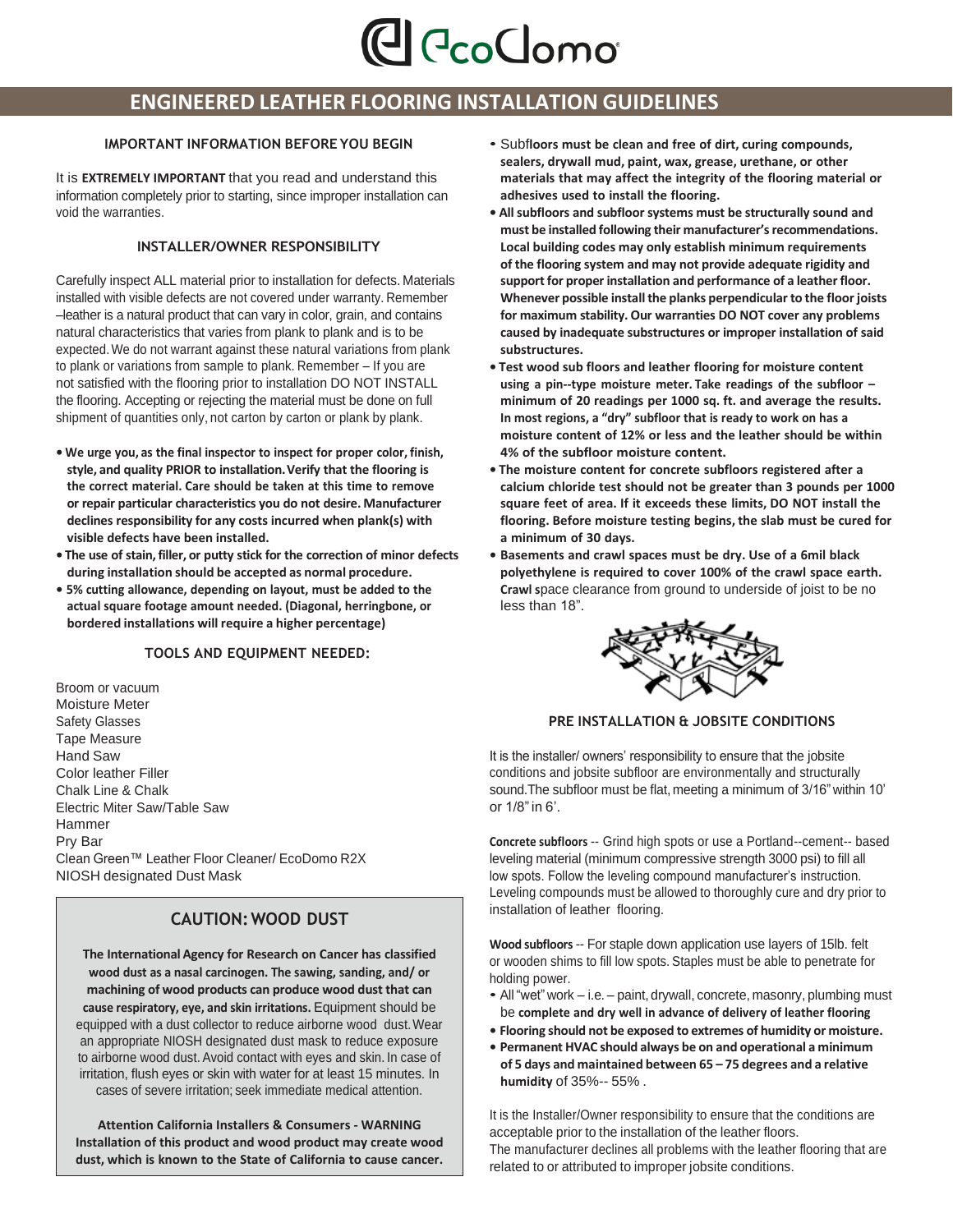### **Concrete Subfloor Guidelines**

Concrete slabs should be of high compressive strength and constructed to prevent groundwater from permeating the concrete. Engineered leather flooring can be installed on, above, or below- grade. In addition, it can be installed over above-ground, suspended concrete floors.The suspended concrete must be a minimum of 1 1/2 inches thick and must be structurally sound.The exception to this is lightweight concrete (which usually contains high amounts of gypsum) having a density of 100 pounds or less per cubic foot.Test for lightweight concrete by using a nail to scratch the surface of the concrete. If the concrete crumbles or turns to powder, it is not sound, and you should NOT install the leather flooring.

# **Wood Subfloors Guidelines**

Subfloor panels should conform to U.S. Voluntary Product Standard PS1-07, Construction and Industrial Plywood and/or US Voluntary PS 2-04 and/or Canadian performance standard CAN/CSA 0325.0-92 Construction Sheathing. Other CSA standards also apply. Acceptable Panel Subfloors:Truss/joist spacing will determine the minimum acceptable thickness of the panel subflooring.

- On truss/joist spacing of 16" o/c or less the industry standard for single panel subflooring is minimum 5/8" 19/32", 15.1 mm) CD Exposure 1 subfloor panels, 4x8 sheets.
- On truss/joist spacing of more than 16", up to 19.2"(488mm) o/c, the standard is nominal !" (23/32", 18.3 mm) T&G CD Exposure 1 Plywood subfloor panels, (Exposure 1) or nominal!" 23/32", (18.3mm) OSB Exposure 1 subfloor panels, 4'x8' sheets, glued and mechanically fastened.
- •Truss/joist systems spaced over more than 19.2" (488mm) o/c up to a maximum of 24"(610mm) require minimum 7/8"T&G CD Exposure 1 Plywood subfloor panels, (Exposure 1), or minimum 7/8" OSB Exposure 1 subfloor panels, 4'x8' sheets glued and mechanically fastened – or two layers of subflooring or brace between the truss/joist in accordance with the truss/joist manufacturer's recommendations and with local building codes. Some truss/joist systems cannot be crossbraced and still maintain stability.
- For existing leather floors install new flooring at right angles to the existing flooring.
- Do not glue, staple, or nail down leather flooring over particle board.
- Do not install over existing glue down leather floors.

# **CAUTION:WOOD DUST**

# **WARNING! DO NOT SAND, DRY SWEEP, DRY SCRAPE, DRILL, SAW, BEAD BLAST OR MECHANICALLY CHIP OR PULVERIZE EXISTING RESILIENT FLOORING, BACKING, LINING FELT, ASPHALTIC "CUTBACK" ADHESIVES OR OTHERADHESIVES.**

These products may contain either asbestos fibers and/or crystalline silica. Avoid creating dust. Inhalation of such dust is a cancer and respiratory tract hazard. Smoking by individuals exposed to asbestos fibers greatly increases the risk of serious bodily harm. Unless positively certain that the product is a nonasbestos-containing material, you must presume it contains asbestos. Regulations may require that the material be tested to determine asbestos content and may govern the removal and disposal of material. See current edition of the Resilient Floor Covering Institute (RFCI) publication Recommended Work Practices for Removal of Resilient Floor Coverings for detailed information and instructions on removing all resilient covering structures. For current information go to [www.rfci.com](http://www.rfci.com/)

**RECOMMENDED SUBFLOOR SURFACES Ceramic tile and terrazzo:** All wax and sealers must be removed with an appropriate cleaner/stripper. Ceramic tile and terrazzo should be abraded to allow for proper adhesion. Check for loose tiles by tapping and re-adhere. Fill grout lines with a cementitious latex fortified leveling compound.

> **Glue Down Only** – Do not install over more than one layer that exceeds 1/8" in thickness. Clean flooring with an appropriate cleaner and allow to thoroughly dry. If necessary degloss the floor using an abrasive pad to enhance the bonding of the adhesive, if wax or other coatings are present, completely remove the material with a quality stripper, rinse the floor and allow to dry. Always check for proper adhesion bond prior to installing.

> **CAUTION: DO NOT SAND** any existing resilient tile, sheet vinyl flooring, or flooring felt as they may contain asbestos fibers that are not readily identifiable. Inhalation of asbestos dust can cause serious bodily harm. Check local, state, and federal laws for handling hazardous material before attempting the removal of these floors.

**Acoustic Cork Underlayment: (Glue Down Only)** – Install the cork underlayment according to the manufacturer's instructions.The cork underlayment must be fully adhered to the subfloor.The cork underlayment should be of pure granulated cork combined with a polyurethane binder with a minimum density of 11.4 lbs. per cubic foot and not to exceed 13 lbs. per cubic foot.

# **PRE INSTALLATION/ JOB PREPARATION**

**Inspect the Flooring – Inspect material for color, finish, milling, and** grade. Hold out pieces that may not be acceptable once installed. **PLEASE NOTE:We do not accept responsibility for any costs incurred when plank(s) with visible defects have been permanently installed. Undercut Door Casings** - Undercut all door casings 1/16" higher than the thickness of the flooring being installed.To do this, use a scrap piece of flooring as a guide. Lay it on the substrate and cut the casing with a handsaw or use a power jamb saw set at the correct height. **Blending of Cartons**- To achieve a uniform appearance across the entire floor, we highly recommend that you open and work from several cartons at a time and dry-lay the flooring, mixing the planks from several

cartons.This will allow you to blend the planks for maximum aesthetic appearance. Make certain the room is well lit to ensure color is consistent and that any visual defects can be seen and removed.

**Expansion space:** Expansion space around the perimeter is required and should be equal to the thickness of the flooring material. For commercial installations use a minimum of  $\frac{1}{2}$ " expansion.

# **GLUE DOWN INSTALLATION GUIDELINES**

Additional tools & material needed:

- Bostik Best Adhesive
- Clean White Rags
- Mineral Spirits/ Urethane Adhesive Remover Adhesive Trowel
- Straight Edge

# **NOTE: REFERTOTHE ADHESIVE LABEL FOR PROPER TROWEL REQUIRED, SPREAD RATES AND INSTALLATION APPLICATION INFORMATION!**

!" Engineered Leather Flooring is an ADHERED (glue- down) ONLY product. It is NOT RECOMMENDED for use in nail, (staple down), or floating installations; or for installations over radiant-heated sub floor systems of any type. Using standard (water based) adhesives; some ends swell of planks can be expected.To avoid plank end swell, a urethane adhesive such as Bostik Best is recommended. USE a 1/8"x1/8"x1/8" sq. notch trowel only.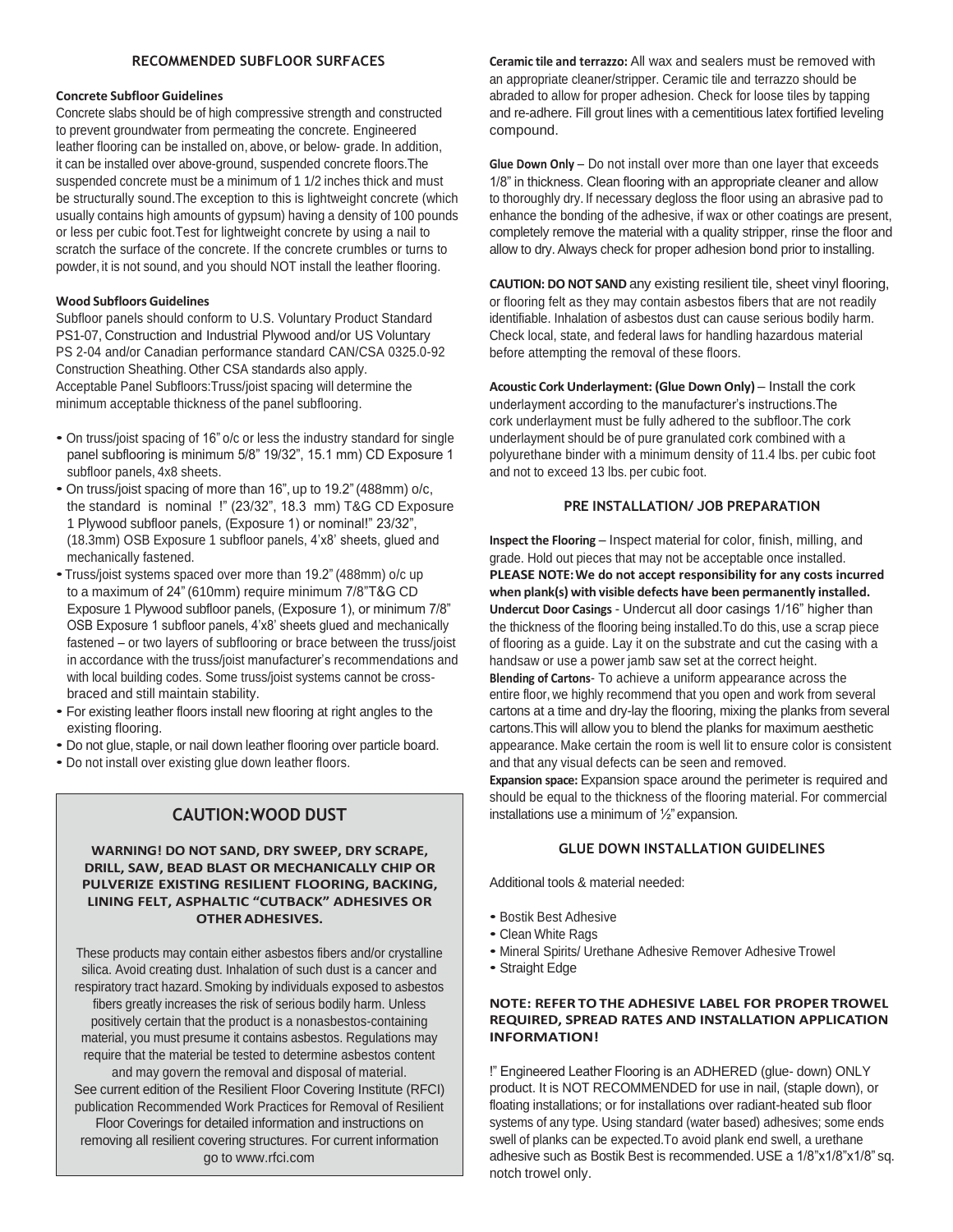Before you begin using the following instructions, please refer to the **AFTER INSTALLATION & SEASONAL OPERATION** Pre-Installation Job Prep information above.

**NOTE:** Proper alignment is critical. Misaligned starter rows can cause side and end gaps to appear in proceeding rows of flooring. When you have the starter rows complete, you can begin the next row. When you are certain the first two starter rows are straight and secure, spread adhesive 2 to 3 feet wide across the length of the room.

# **GETTING STARTED**

1. Select a starter wall. An outside wall is best: it's most likely to be **COMPLETING THE JOB – ALL INSTALLATIONS** straight and square with the room. Measure out from this wall, at each end, the width of two planks including the tongue plus the space needed (3/8" or "") for expansion.

2. Snap a chalk line from these points, parallel to that wall. 3. Prior to installing the flooring, secure a straight edge inside the chalk line to act as a guide and to prevent the row of planks from shifting during installation. The straightedge could be a straight piece of lumber or piece of flooring. Alternatively, the first row can be facenailed with finishing nails into the wood subfloor or sprig nailed into a concrete subfloor.

4. Continue to install planks and push them into place. Place the tongue of the board into the grooves of installed boards and press into the adhesive. As you continue working across the floor try to maintain a six-inch minimum space between end joints. Randomly install different lengths to avoid a patterned appearance.

**NOTE:** Never strike a rubber mallet or hammer directly on the flooring to engage the tongue-and-groove.This practice can damage the flooring.

5. Remove the adhesive from the surface of the installed flooring as you work – this will help to save time. A damp rag with water will remove adhesive. Frequently change towels to avoid leaving a haze on the flooring surface.

6. As you approach the end wall it may be necessary to cut the width of the last row – be sure to allow for the expansion space along the end wall. Once the final cuts are made set planks into place.

7. After the floor is complete, remove the straight edge and glue down the first two boards.

8. Restrict foot traffic for a minimum of 6-8 hours and wait 24 hours before permitting moving of furniture onto the floor.

9. Clean any wet adhesive from the flooring with a lightly dampened clean cloth.

10. Roll and cross roll floor with a 100-150 lbs (45-70 kg) roller at the end of the installation to ensure proper transfer of adhesive.

# **SPREADING THE ADHESIVE**

Using the proper trowel, hold the trowel at a 45° angle to ensure proper spread rate of adhesive. Apply pressure to allow the trowel to leave ridges of adhesive on the substrate with little adhesive left between the ridges. This will help to achieve the proper spread rate of the adhesive. Temperature and air flow across the adhesive can influence the open time of the adhesive. 3X (or urethanes) will have a longer open time in areas of low humidity and will have a shorter open time in areas of high humidity.(See Adhesive label for further information).

Final Inspection: After the floor has been cleaned, inspect the floor for smooth transitions between the floor and cabinetry. nicks, scratches, gaps, or planks that may have moved during installation, as well as any other imperfections that need attention. Touch up nicks and scratches with touch-up products. In typical climates, the new floor can accept foot traffic within 24 hours. In areas where additional curing time is required, more time may be needed.

- **• 48 hours afte**r completion of installation, slowly raise temperature of the heating system to its preferred operating level over a period of 5 days. Do not allow the surface temperature to exceed 80°
- Humidity level must be maintained between 35%-55% R. H.
- Seasonal gapping should be expected.
- Surface checking can be expected if the proper humidity level is not properly maintained between 35-55% R. H. or if the floor's surface tem**perature exceeds 80°.**

- **• Sweep o**r vacuum floor
- Clean the floor with pH neutral Bona floor cleaners
- Install transition pieces -i.e. thresholds, t-moldings, base boards, and quarter round. Nail moldings to wall, not the floor.
- Inspect final floor for nicks and or minor gaps fill with appropriate color wood putty.
- Unused material should be left with owner and stored in <sup>a</sup> dry place in case of future repairs are needed.
- Use plywood or hardboard when moving heavy appliances or furniture acr**oss floor.**

# **FLOOR PROTECTION DURING CONSTRUCTION**

After installation, if you choose to protectively cover the floor, cover the floor completely, since some species are light-sensitive and uncovered areas may change color. Use a covering material with a vapor permeance (perm rating) of 1 perm or more (tested I accordance with ASTM E-96) to avoid trapping moisture/vapor on or within the floor. Any covering should be taped, using a low-adhesion tape, to base or shoe moldings. Avoid taping to finished flooring. When taping paper or sheets together, tape them to each other, not to the floor.

# **MOLDINGS HELP YOU MAKE EASY TRANSITIONS**

**T-Moldings:** Used to create a transition between floor coverings of similar heights or to cover an expansion gap.

**Stair Nosing:** Used in conjunction with flooring installed on steps or provide a finished edge. Secure by gluing and nailing/ screwing down into place. Predrill holes to avoid splitting.

**Reducer Strips:** Used to transition floor coverings of differing heightsleather floor to vinyl, vinyl composition tile, or low-pile carpet. Can also be used to border a fireplace.

**Thresholds:** Used to transition floor coverings or to create a break between floor coverings –leather to carpet, can be used as a trim molding around fireplaces or sliding glass doors.

**Shoe Base Moldings:** Used to cover the expansion space between the floor and vertical surfaces. Can be used as a substitute for Quarter Round moldings when space is a limitation.

**Quarter Round Moldings:** Used to cover the expansion space between the Wall Base and your leather floor.You can also use them to make

**Wall Base Moldings:** Can be stained and finished to the color of the flooring to be used an alternative to painted baseboards.